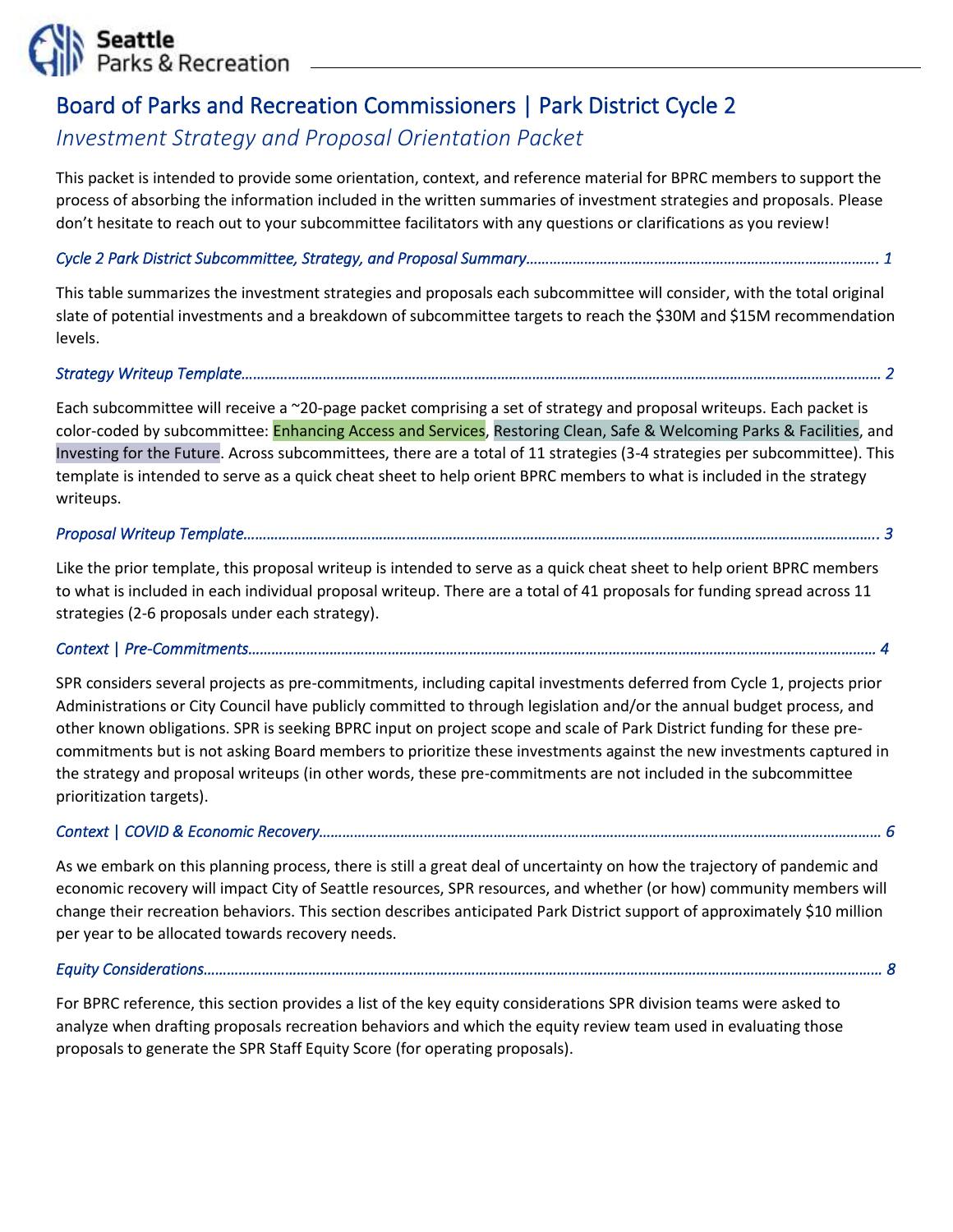1

# *Cycle 2 Park District Subcommittee, Strategy, and Proposal Summary*

|                                                  | <b>Strategy</b>                                                                                              |                                                                        |    | <b>Proposed</b> | <b>Proposed</b>          | <b>Option A</b><br>\$30M | <b>Option B</b><br>\$15M |
|--------------------------------------------------|--------------------------------------------------------------------------------------------------------------|------------------------------------------------------------------------|----|-----------------|--------------------------|--------------------------|--------------------------|
| <b>Subcommittee</b>                              |                                                                                                              | <b>Proposal Title</b>                                                  |    | Investment      | FTE.                     | Subcommittee             | Subcommittee             |
|                                                  |                                                                                                              |                                                                        |    | (Ongoing)       | <b>Change</b>            | <b>Targets</b>           | <b>Targets</b>           |
|                                                  | <b>Improving Park</b>                                                                                        | Park Safety Program                                                    | \$ | 1,130,000       | 2.00                     |                          |                          |
|                                                  | Safety &                                                                                                     | Park Concierges                                                        | \$ | 800,000         |                          |                          |                          |
|                                                  | <b>Activation</b>                                                                                            | Neighborhood Park Activation                                           | \$ | 200,000         | 1.00                     |                          |                          |
|                                                  |                                                                                                              | <b>Improving Park Safety &amp; Activation Total</b>                    | \$ | 2,130,000       | 3.00                     | \$                       | \$                       |
|                                                  |                                                                                                              | <b>Community Center Operations</b>                                     | \$ | 4,200,000       | 19.25                    |                          |                          |
|                                                  | <b>Enhancing</b>                                                                                             | <b>Custodial Support</b>                                               | \$ | 430,000         | 4.00                     |                          |                          |
|                                                  | Recreation                                                                                                   | <b>Environmental Education Enhancement</b>                             | \$ | 340,000         | 3.15                     |                          |                          |
| <b>Enhancing</b>                                 | <b>Facilities &amp;</b>                                                                                      | Rec N the Streets                                                      | \$ | 1,117,000       | 9.25                     |                          |                          |
| <b>Access &amp;</b>                              | Programming                                                                                                  | Business Systems & Customer Service Unit                               | \$ | 580,000         | 5.00                     |                          |                          |
| <b>Services</b>                                  |                                                                                                              | <b>Enhancing Recreation Facilities &amp; Programming Total</b>         | \$ | 6,667,000       | 40.65                    | \$                       | \$                       |
|                                                  | <b>Restoring Trails</b>                                                                                      | <b>Trails Program Support</b>                                          | \$ | 520,000         | 4.00                     |                          |                          |
|                                                  | & Improving                                                                                                  | Trails Major Maintenance (Capital)                                     | \$ | 700,000         |                          |                          |                          |
|                                                  | <b>Access to Open</b>                                                                                        | Trails, Connectivity and Access (Capital)                              | \$ | 1,560,000       |                          |                          |                          |
|                                                  | Space                                                                                                        | <b>Restoring Trails &amp; Improving Access to Open Space Total</b>     | \$ | 2,780,000       | 4.00                     | \$                       | \$                       |
|                                                  | <b>Expanding Youth</b>                                                                                       | Teen Development Program                                               | \$ | 520,000         | 5.18                     |                          |                          |
|                                                  | <b>Employment &amp;</b><br>Mentorship                                                                        | Youth Mentorship & Employment Opportunities                            | \$ | 850,000         | 1.00                     |                          |                          |
|                                                  | <b>Opportunities</b>                                                                                         | <b>Expanding Youth Employment &amp; Mentorship Opportunities Total</b> | \$ | 1,370,000       | 6.18                     | \$                       | \$                       |
|                                                  |                                                                                                              | <b>Enhancing Access and Services Total</b>                             | S. | 12,947,000      | 53.83                    | 9,000,000<br>Š.          | Ŝ.<br>4,000,000          |
|                                                  |                                                                                                              | <b>Climate Conscious Buildings (Capital)</b>                           | \$ | 3,120,000       |                          |                          |                          |
|                                                  |                                                                                                              | <b>Community Center Pre-Electrification</b>                            | \$ | 555,000         |                          |                          |                          |
|                                                  |                                                                                                              | Replacing Fossil Fuels in Small Mechanical Systems                     | \$ | 700,000         | 1.00                     |                          |                          |
|                                                  | <b>Responding to</b>                                                                                         | Restoring & Increasing Urban Canopy                                    | \$ | 400,000         | 2.00                     |                          |                          |
|                                                  | <b>Climate Change</b>                                                                                        | Sustainable Irrigation Replacement & Upgrade                           | \$ | 625,000         |                          |                          |                          |
|                                                  |                                                                                                              | <b>Water Reuse Partnerships</b>                                        | \$ | 590,000         |                          |                          |                          |
|                                                  |                                                                                                              | <b>Responding to Climate Change Total</b>                              | \$ | 5,990,000       | 3.00                     | \$                       | \$                       |
| <b>Investing for</b>                             |                                                                                                              | Inclusive Outreach & Engagement                                        | \$ | 605,000         | 3.00                     |                          |                          |
| the Future                                       | <b>Building</b>                                                                                              | <b>Equity Fund Increment (Capital)</b>                                 | \$ | 1,000,000       |                          |                          |                          |
|                                                  | <b>Community</b><br>Capacity                                                                                 | Urban Food Systems                                                     | \$ | 700,000         | 6.00                     |                          |                          |
|                                                  |                                                                                                              | Seattle Conservation Corps Expansion                                   | \$ | 1,050,000       | 4.00                     |                          |                          |
|                                                  |                                                                                                              | <b>Building Community Capacity Total</b>                               | \$ | 3,355,000       | 13.00                    | \$                       | \$                       |
|                                                  |                                                                                                              | New Park Development (Capital)                                         |    | 2,400,000       |                          |                          |                          |
|                                                  | Developing &<br><b>Enhancing Park</b>                                                                        | Smith Cove Phase 2 (Capital-\$6M annualized)                           | \$ | 1,000,000       |                          |                          |                          |
|                                                  |                                                                                                              | <b>Acquisition Funding (Capital)</b>                                   | \$ | 500,000         |                          |                          |                          |
|                                                  | <b>Assets</b>                                                                                                | <b>Developing &amp; Enhancing Park Assets Total</b>                    | S  | 3,900,000       |                          | \$                       | \$                       |
|                                                  |                                                                                                              | <b>Investing for the Future Total</b>                                  | S. | 13,245,000      | 16.00                    | Ŝ.<br>9,000,000          | Ŝ.<br>4,000,000          |
|                                                  |                                                                                                              | Vandalism Response                                                     | \$ | 745,000         | 6.00                     |                          |                          |
|                                                  | <b>Restoring Parks</b><br>& Facilities                                                                       | Park Beautification                                                    | \$ | 415,000         | 3.00                     |                          |                          |
|                                                  |                                                                                                              | <b>Viewpoints Maintenance</b>                                          | \$ | 415,000         | 3.00                     |                          |                          |
|                                                  |                                                                                                              | <b>Restoring Parks &amp; Facilities Total</b>                          | \$ | 1,575,000       | 12.00                    | \$                       | \$                       |
|                                                  | <b>Increasing</b><br><b>Access to</b><br><b>Restrooms</b>                                                    | Evening & Second Shift Maintenance                                     | \$ | 1,222,000       | 12.00                    |                          |                          |
|                                                  |                                                                                                              | Comfort Station Shelterhouse Renovations (Capital)                     | \$ | 1,450,000       |                          |                          |                          |
|                                                  |                                                                                                              | Comfort Station Autolocking & Winterization                            | \$ | 580,000         | 1.00                     |                          |                          |
| <b>Restoring</b>                                 |                                                                                                              | <b>Increasing Access to Restrooms Total</b>                            | \$ | 3,252,000       | 13.00                    | \$                       | \$                       |
| Clean, Safe &                                    |                                                                                                              | <b>Aquatics Safety</b>                                                 | \$ | 625,000         | 1.00                     |                          |                          |
| <b>Welcoming</b><br>Parks &<br><b>Facilities</b> | <b>Enhancing Life</b><br>Safety &<br>Regulatory<br>Compliance<br><b>Continuing to</b><br><b>Fix it First</b> | Facility Maintenance Life Safety & Regulatory Compliance               | \$ | 1,150,000       | 6.00                     |                          |                          |
|                                                  |                                                                                                              | Human Resources Safety Compliance & Training                           | \$ | 335,000         | 2.00                     |                          |                          |
|                                                  |                                                                                                              | Accessibility Barrier Removal (Capital)                                | \$ | 2,080,000       | 1.00                     |                          |                          |
|                                                  |                                                                                                              | Unreinforced Masonry (URM) Retrofits (Capital)                         | \$ | 1,770,000       |                          |                          |                          |
|                                                  |                                                                                                              | <b>Enhancing Life Safety &amp; Regulatory Compliance Total</b>         | \$ | 5,960,000       | 10.00                    | \$                       | \$                       |
|                                                  |                                                                                                              | Pool Major Maintenance (Capital)                                       | \$ | 1,200,000       |                          |                          |                          |
|                                                  |                                                                                                              | Magnuson Major Maintenance (Capital)                                   | \$ | 1,200,000       |                          |                          |                          |
|                                                  |                                                                                                              | Play Area Renewal (Capital)                                            | \$ | 1,250,000       |                          |                          |                          |
|                                                  |                                                                                                              | Racket Sport Maintenance & Expansion (Capital)                         | \$ | 1,550,000       |                          |                          |                          |
|                                                  |                                                                                                              | <b>Continuing to Fix it First Total</b>                                | \$ | 5,200,000       | $\overline{\phantom{a}}$ | \$                       | \$                       |
|                                                  |                                                                                                              | Restoring Clean, Safe & Welcoming Parks & Facilities Total             | S. | 15,987,000      | 35.00                    | \$12,000,000             | 7,000,000<br>S.          |
|                                                  |                                                                                                              | <b>Grand Total</b>                                                     |    | 42,179,000      | 104.83                   | \$30,000,000             | \$15,000,000             |
|                                                  |                                                                                                              | <b>Pre-Commitments (Debt Financing Estimate)</b>                       | Ś. | 10,000,000      |                          |                          |                          |

| Pre-Commitments (One-Time Cash Financing Estimate) \$ 25,000,000 |  |
|------------------------------------------------------------------|--|
| COVID & Economic Recovery \$ 10,000,000                          |  |
|                                                                  |  |

#### **Notes:**

Final spending plan will include proportionate FTE increment to account of increased overhead costs (i.e., accounting, contracting, etc.). Final spending plan will assume ramp up of programs to fund one-time costs (i.e., vehicles) not shown above.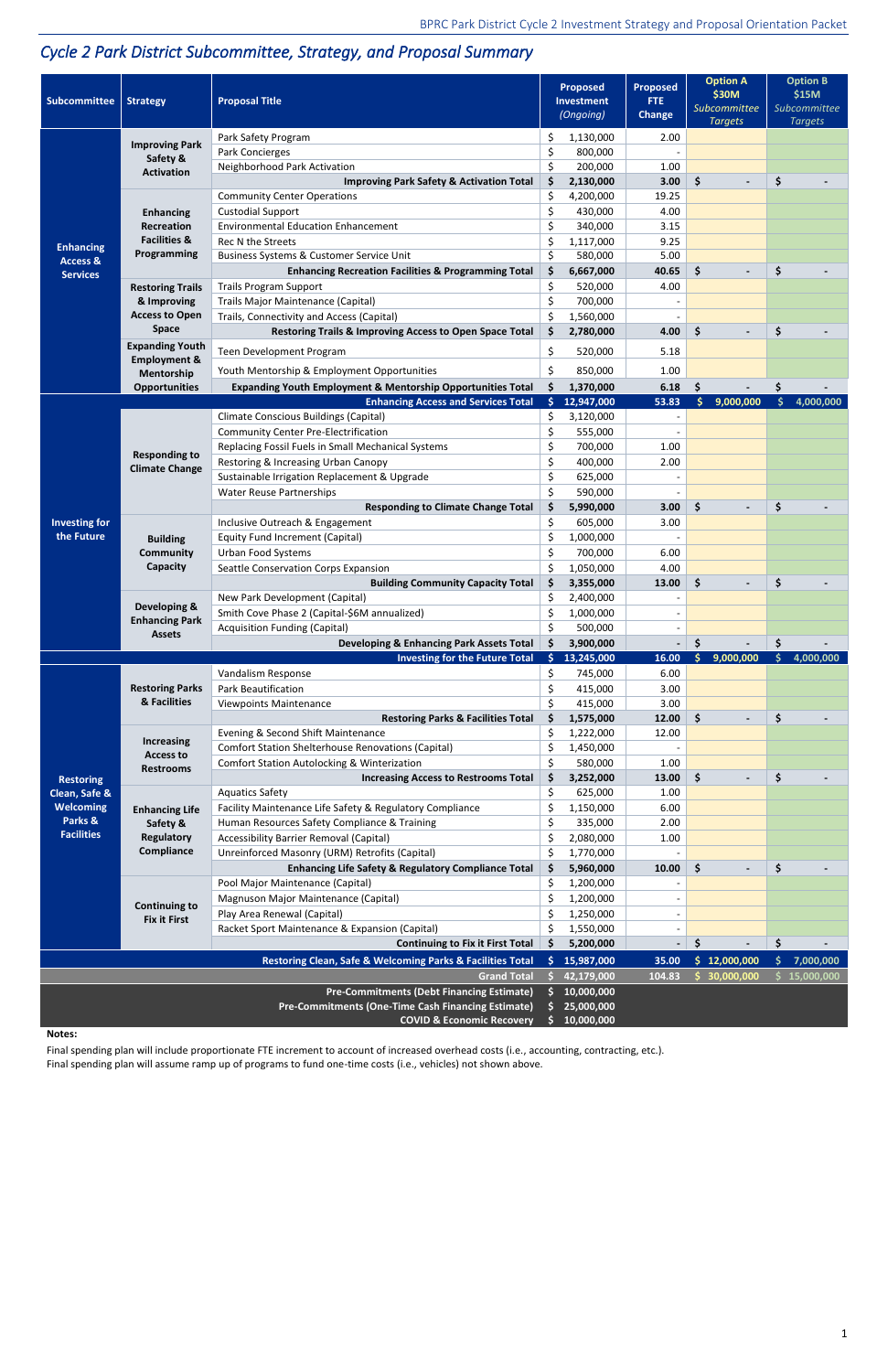# *Strategy Writeup Template*

### Strategy Name

### Cycle 2 Funding Strategy

*Description of what issue this set of investments is seeking to address and how it fits into SPR's service delivery model.*

| Alignment with SPR Strategic Priorities |                                                     |  |  |  |
|-----------------------------------------|-----------------------------------------------------|--|--|--|
|                                         |                                                     |  |  |  |
| 2020-2032 Strategic Plan                | 2020-2032 Strategies relevant to included proposals |  |  |  |
| 2022-2024 Action Plan                   | 2022-2024 Actions relevant to included proposals    |  |  |  |

#### Reporting & Accountability

*Summary of key metrics that illustrate how this strategy moves the needle and achieves desired outcomes. More detailed metrics are included in each proposal writeup. SPR would plan to report on some of these accomplishments in our annual report.*

| Relevant Community Input                      |                                               |
|-----------------------------------------------|-----------------------------------------------|
|                                               |                                               |
| 2019 Strategic Plan Engagement                | 2021 Action Plan Engagement                   |
| Relevant feedback received in 2019 engagement | Relevant feedback received in 2021 engagement |
| supporting Strategic Plan development.        | supporting Action Plan development            |
|                                               |                                               |

#### Equity Considerations

*Summary of equity factors across proposals, which is addressed more specifically in each individual proposal writeup.* 

#### Proposed Investments

*Summary of what proposals included in the strategy would fund, followed by specific proposals within each strategy, total funding for slate of proposals in strategy package, individual proposal investments, and SPR lines of business impacted. For more information about SPR's lines of business, see the writeups on SPR's [financial and performance](https://data.seattle.gov/stories/s/uexj-i935)  [dashboard.](https://data.seattle.gov/stories/s/uexj-i935) 1*

| <b>Proposed Expansion</b> | <b>Line of Business</b>     | <b>Investment Level</b> | <i>FTE</i>     |
|---------------------------|-----------------------------|-------------------------|----------------|
| Proposal X Name           | Proposal X Line of Business |                         | X#             |
| Proposal Y Name           | Proposal Y Line of Business |                         | Y#             |
| Proposal Z Name           | Proposal Z Line of Business |                         | Z#             |
|                           | Total                       | $$X + $Y + $Z ($)$      | $X# + Y# + Z#$ |

Other Considerations *(ideas or investments not currently included in strategy)* 

*Investments or expansions above baseline services not currently included in the strategy or individual proposals.* 

 $1$  This is a pilot dashboard which is still in the process of being fully populated.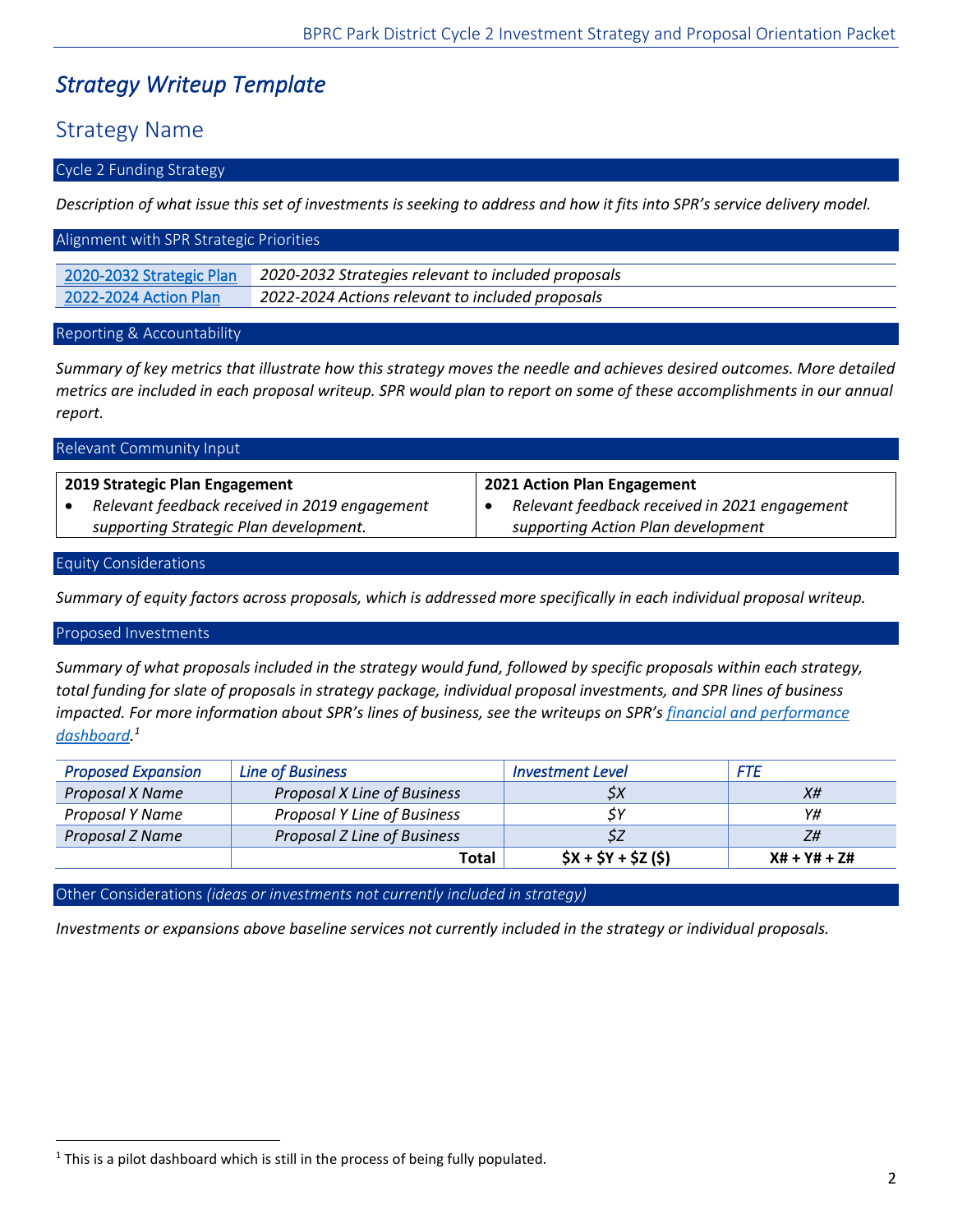# *Proposal Writeup Template*

### Proposal Name

#### Proposal Description

*Summary of investment, including key background information, nature of funding, and outcomes sought.*

#### Baseline Funding & Level of Service

*Funding split among SPR's major funds (Park District, General Fund, other) and FTE for line(s) of business affected by proposal, and other relevant background information (i.e., anticipated changes to current level of service, information about team structure, number of assets, etc.).*

| <b>Line of Business</b>     | <b>Sub-Line of Business</b> |            | Baseline |  |   |  |
|-----------------------------|-----------------------------|------------|----------|--|---|--|
|                             |                             | <b>MPF</b> | GF       |  |   |  |
| Proposal X Line of Business | Proposal X Line of Business |            |          |  | # |  |

#### Proposed Funding Level

*Line of Business, Sub-Line of Business, Proposed Investment Level, and FTE impacts of each proposal (above base).*

| <b>Line of Business</b>     | <b>Sub-Line of Business</b>            | Investment Level | FTE |
|-----------------------------|----------------------------------------|------------------|-----|
| Proposal X Line of Business | <b>Proposal X Sub-Line of Business</b> | ∧د               | X#  |

#### Reporting & Accountability

*Summary of key metrics that illustrate how this strategy moves the needle and achieves desired outcomes for each individual proposal (greater level of detail than at strategy level, which shows a subset of metrics across proposals).* 

#### Equity Considerations

*Operating Proposals:* **SPR Staff Equity Score:** high/medium/low | *Brief narrative describing staff assessment of which elements of equity analysis each proposal embodies as explanation for equity score. Note: See page 8 of this orientation packet for more information about the equity scoring process.*

*Capital Proposals: Short writeup of how equity factors into other key decision-making criteria (i.e., asset condition, level of use, safety, etc.) in a particular proposal, or the plan for how it will be factored in (for formative work).*

#### Geographic Considerations

*Indication of whether proposal is system-wide or has specific geographic impacts. Where applicable, specific locations are listed, along with quintile on the City's [Race and Social Equity Index](https://seattlecitygis.maps.arcgis.com/apps/Minimalist/index.html?appid=764b5d8988574644b61e644e9fbe30d1) and Council District. Systemwide distribution of several key assets are referenced in the [Seattle Parks and Recreation Parks and Amenities Map](https://seattlecitygis.maps.arcgis.com/apps/instant/basic/index.html?appid=d2d97894f87c42e4b31ec14024d43775) (included in Board Resources).* 

*Many capital proposals reference a Potential Cycle 2 Park District Capital Investments map which subcommittee facilitators can navigate to during subcommittee meetings if helpful.*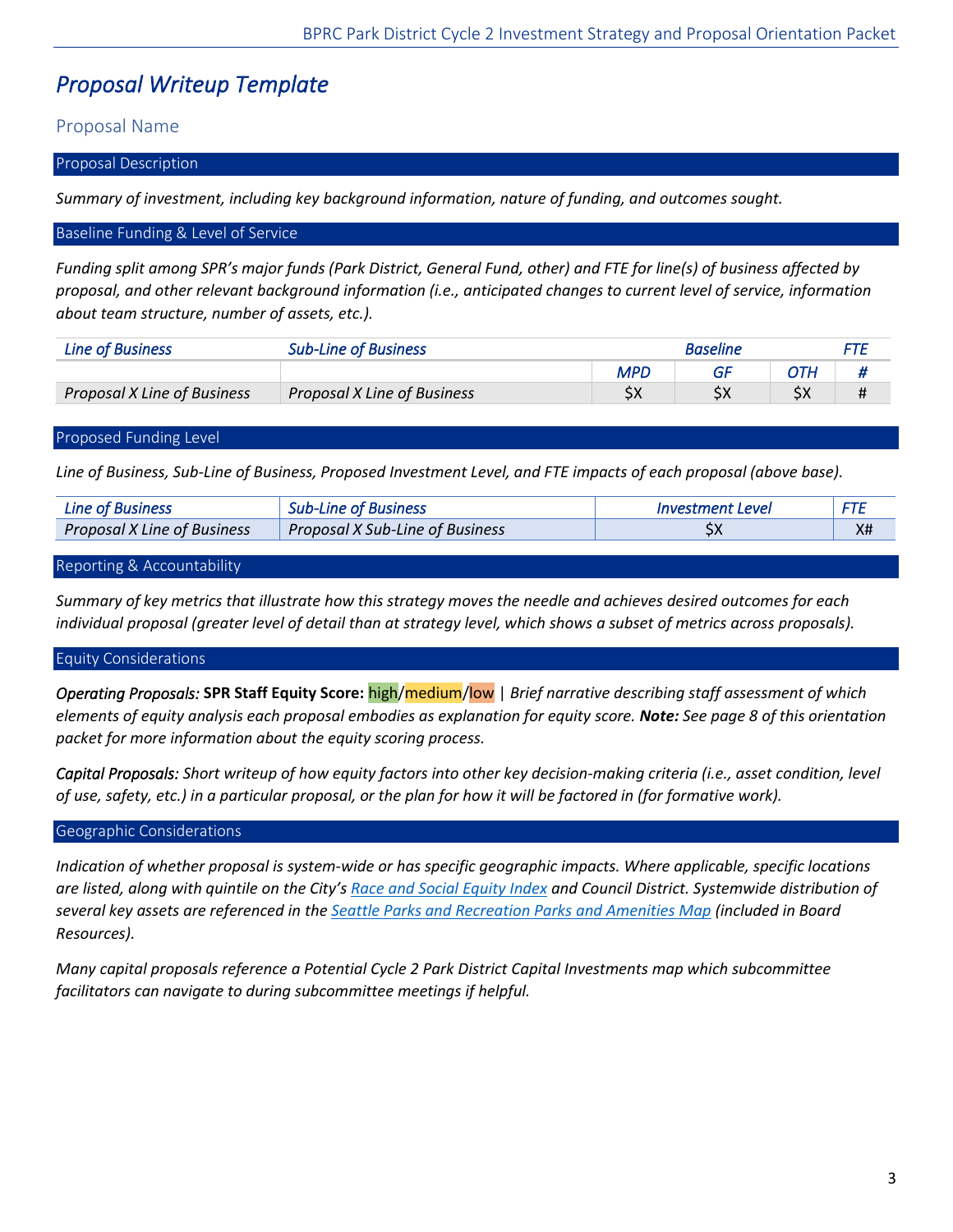# *Context* | *Pre-Commitments*

#### **Description**

SPR considers the following projects as pre-commitments and is interested in BPRC input on project scope and scale of Park District funding. To accomplish the following pre-commitments, SPR estimates Park District support of approximately \$25 million in cash financing, \$110 million in debt issuance during Cycle 2 and an ongoing commitment towards operations and maintenance of approximately \$2 million - \$2.5 million per year.

- **Six land-banked site park development projects** were unfunded in the final year of Cycle 1 to provide operational support of SPR due to the COVID pandemic impact on General Fund resources and SPR earned revenues (Park Fund). These include Smith Cove (Phase 1), West Lake Junction, 48<sup>th</sup> and Charlestown, Morgan Junction, Wedgwood, and A.B. Ernst Park. SPR estimates it will take approximately \$15 million to complete these projects. Additional O&M will be required to maintain the developed parks.
- The **Loyal Heights Community Center** stabilization project was unfunded in Cycle 1 due to the unexpected cost estimate – primarily for seismic work related to the exterior brick. As SPR prepares for this project in Cycle 2 there is interest in expanding the scope beyond "stabilization" to improve the customer experience and potentially partner with the Department of Education and Early Learning to support childcare services. Stabilization alone is estimated at more than \$15 million, expanding the scope would add \$7 - \$10 million.
- The **Amy Yee Tennis Center** was granted a Major Projects Challenge Fund in 2017 to cover outdoor courts. It was later determined this was not a viable project and the grant funds were reallocated to other projects in the second round of funding. To consider alternatives, a feasibility study was commissioned to explore improving the existing facility and determine the cost estimate of expansion (~\$22.5m). Based on this, SPR planned a major maintenance project that would include adding heat to the courts (a priority for the Advisory Council and players). This project was stalled because the design would have required gas heat which conflicts with the City's efforts to electrify City buildings (see separate proposal). SPR considers completing additional major maintenance activities and elements to improve the customer experience (re-roofing, insulation, structural upgrades, new court heating, ventilation and lighting replacement, and interior renovation) a pre-commitment and estimates this at approximately \$10 million.
- The **Lake City Community Center** is a small facility that was not designed to be a full-service community center. Current appropriation in SPR's Capital Improvement Plan is \$11.5 million (\$2 million State grant and \$9.5 million in REET). In 2021, the Board of Park and Recreation Commissioners recommended the project move forward in partnership with the Office of Housing (OH) to develop a full-service community center with workforce housing above. SPR and OH are finalizing an interdepartmental MOA and then plans to issue an RFP for a developer which will allow for a clearer scope and cost estimate. At this time, SPR anticipates approximately \$20 -\$25 million in Park District funding would be needed to support this capital project as well as an ongoing commitment to operate the site as a full-service center.
- The **Green Lake Community Center / Evans Pool** facility was deemed past its useful life in 2016 and Cycle 1 of the Park District funded a small stabilization project to sustain facility to plan for new facility. The planning process resulted in schematic design with \$100m+ cost estimate for a new facility at the current location (community preferred site). This cost estimate was significantly higher than the comparison used to deem the facility past its useful life (Rainier Beach CC/Pool costs in mid-2000s). SPR is now exploring alternatives to invest in the current facility and anticipates approximately \$50 million in Park District funding in support of this project.
- A new **Community Center at Mercer and 8th** was approved by City Council as a public benefit in the sale of Cityowned property at that location. The developer provides the space (25-year lease with up to 15 additional years through two options) with the City responsible for tenant improvements (estimated at  $\sim$  \$10 - \$15 million) and an ongoing commitment to operate the facility.

Baseline Funding & Level of Service

Any current appropriation is referenced in the above summary.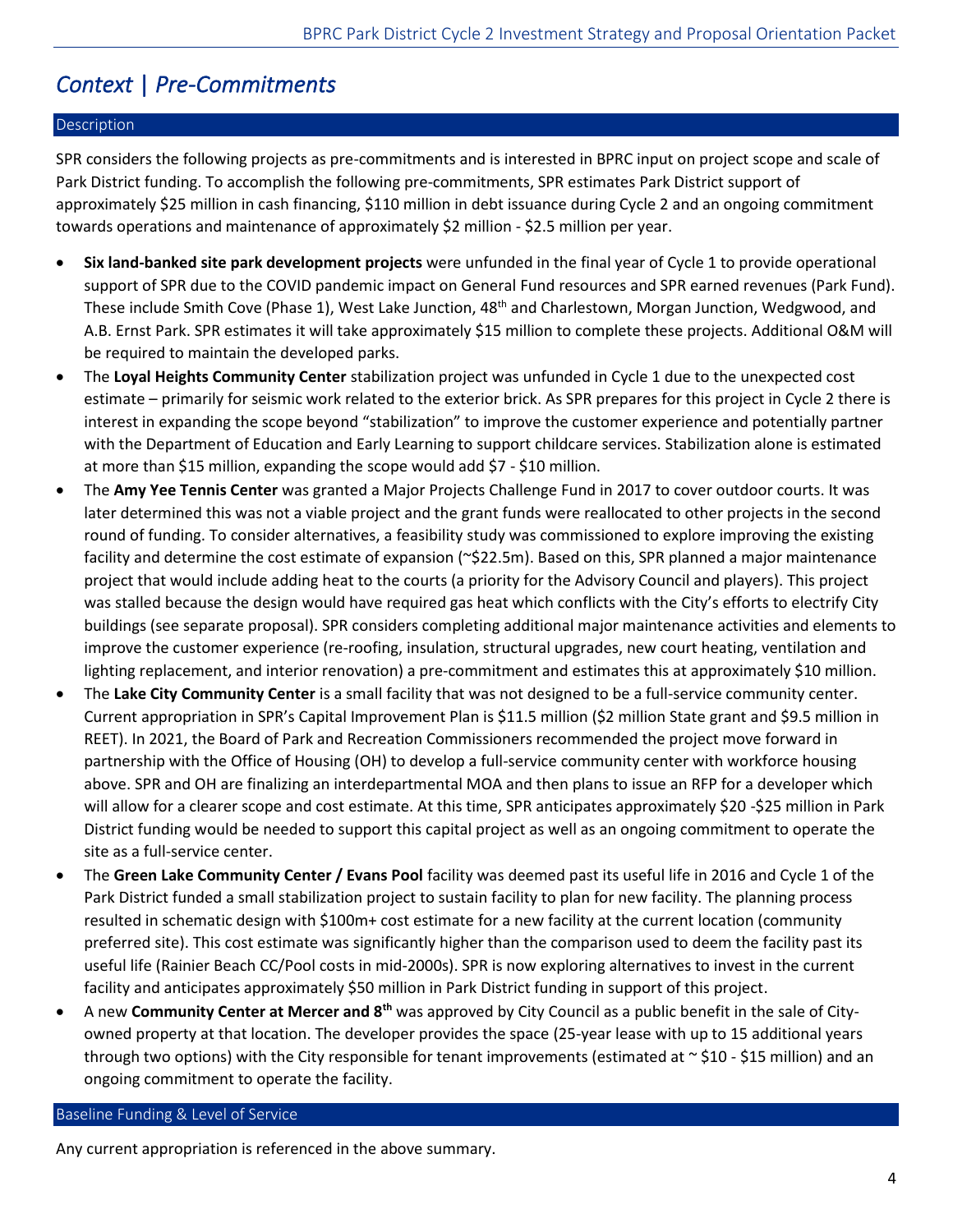#### Cost Estimate

To accomplish the pre-commitments, SPR estimates Park District support of approximately \$25 million in cash financing, \$110 million in debt issuance during Cycle 2 and an ongoing commitment towards operations and maintenance of approximately \$2 million - \$2.5 million per year.

#### Reporting & Accountability

• Accountability for major capital projects is reflected in SPR's stage gate process, including tracking progress toward scope, schedule, and budget.

#### Equity Considerations

*Park Development Sites:* Smith Cove (Phase 1) and the five landbank sites that were unfunded due to COVID were chosen because they were not in equity areas. Landbank site development projects in equity areas retained funding, and planning, design, and construction work at Lake City, South Park Plaza, North Rainier, and Little Saigon continued.

*Recreation Facility Sites:* Of 11 projects funded through the 1999 Libraries & Community Center Levy and the 2000 Pro-Parks Levy, 7 significant expansions or new facilities were constructed in the south end (High Point, Southwest, IDCCC, Jefferson, Van Asselt, and Yesler), and in 2009, the department issued debt to build a new community center and pool at Rainier Beach. The sites identified for stabilization work in Cycle 1 of the Park District were community centers that had not received significant recent investment. Projects deferred to Cycle 2 located in more historically advantaged areas (lowest or second lowest disadvantage on the Race and Social Equity Index) include Loyal Heights and Green Lake. Lake City Community Center and Amy Yee Tennis Center are both located in census tracts at the second highest level of disadvantage. The community center at Mercer &  $8<sup>th</sup>$  was identified as a public benefit from the sale of a piece of City property and provides a relatively low-cost way to SPR to expand our level of service, but the location is not an equity priority for the department.

#### Geographic Considerations

The following map shows the geographic distribution of the pre-commitments.

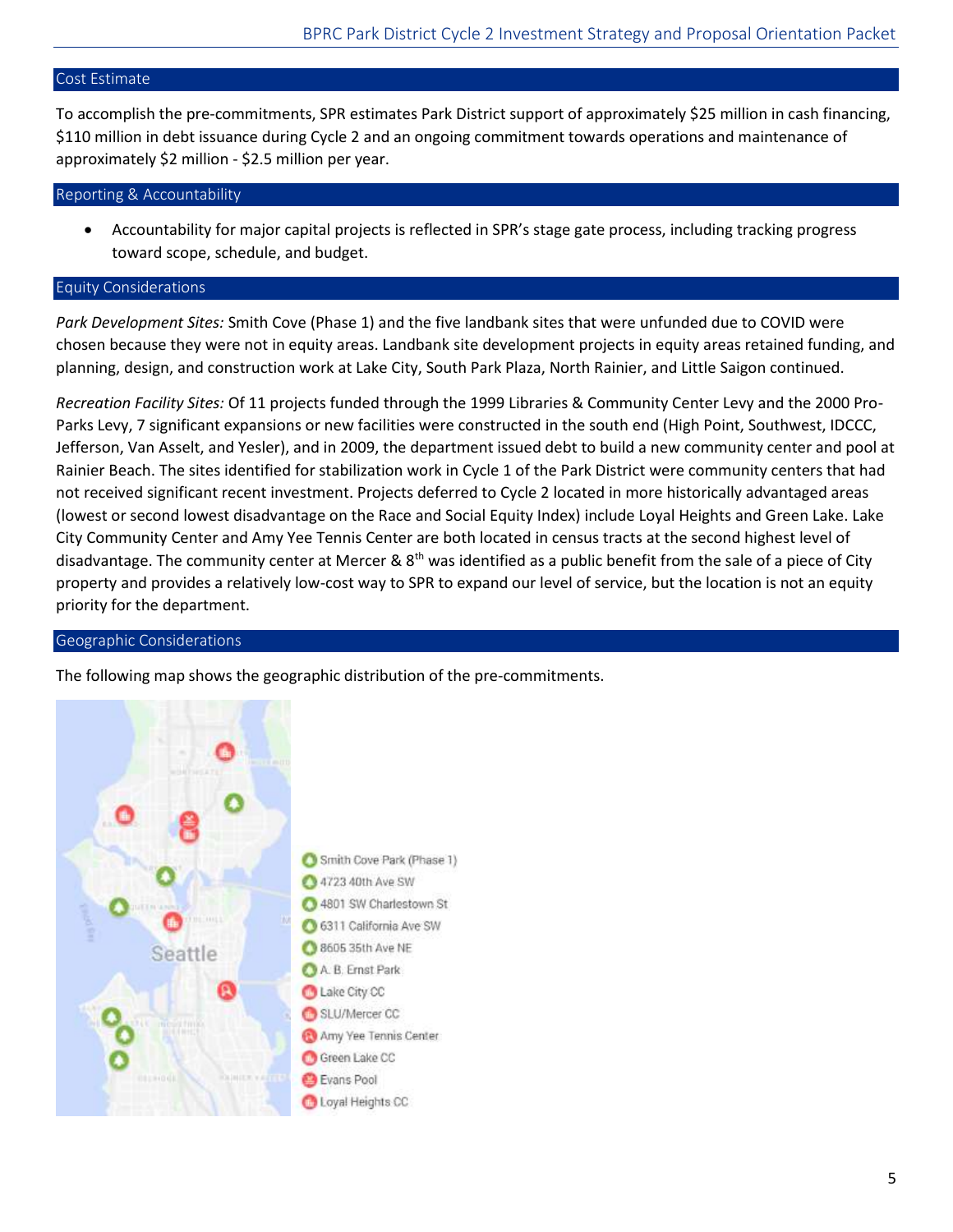# *Context* | *COVID & Economic Recovery*

#### **Description**

While the current level of uncertainty related to the COVID-19 emergency is less than in 2020 and 2021, there is still a great deal of uncertainty on how the trajectory of pandemic and economic recovery will impact City of Seattle resources, SPR resources, and whether (or how) community members will change their recreation behaviors. This uncertainty is furthered by geo-political factors. To mitigate potential impacts, SPR estimates Park District support of approximately \$10 million per year (at least in the early years of Cycle 2) would be allocated towards recovery needs.

- The City's **General Fund** (GF) revenues continue to experience pressure and uncertainty from the pandemic and recession and there is an anticipated gap between GF expenditures and projected revenues at least for the 2023-2024 budget (currently in development). Similar to 2020 and 2021, the magnitude of the impact and/or level of uncertainty could require a GF commitment to the department that goes below the level outlined in the ILA.
- In 2019, a realignment of **Real Estate Excise Tax** (REET) revenues**,** Park District revenues and GF revenues was implemented to efficiently utilize these funding sources in support of park and recreation services. A \$10 million REET commitment was made to support asset management projects and major maintenance at community centers and the Zoo. Due to pressure on REET funding, the 2022 – 2027 CIP does not currently meet this commitment.
- **The Park Fund** accounts for earned revenues generated through program and activity fees, permits, grants and reimbursements. Excluding the Golf Program, SPR's base budget is supported by approximately \$28 million in Park Fund revenues. Due to facility closures and other programmatic impacts, earned revenues have not fully recovered. In addition, these revenues would typically be analyzed for potential fee increases to offset regular inflationary citywide costs. This is challenging at this time as SPR continues to ramp up services and demand and recreation patterns may change temporarily or long term as the pandemic transitions to endemic (for example, potentially changing demand for rental space or program participation).
- In 2020 and 2021, **many projects were unfunded**; some due to anticipated revenue reductions (e.g., REET) and some due to funding realignments (e.g., Park District capital shifted to support operations). In fact, capital reductions in 2021 totaled \$29.8 million and impacted major maintenance, athletic field conversions, acquisitions, community center rehabilitation, comfort station and play area renovations, ADA, and urban forestry. While additional investments were made in 2022, due to the magnitude of the reductions, not all projects that were cut will be restored and some projects are still delayed. Depending on the level of Park District support necessary to address potential gaps in funding described above, these Park District resources could help address unfunded projects, speed up progress on delayed projects or support other priority programs identified during Cycle 2.

#### Baseline Funding & Level of Service

Background information and current funding levels are referenced in the above summary.

#### Cost Estimate

Based on the level of uncertainty as Cycle 2 of the Park District is planned, SPR is considering Park District support of approximately \$10 million per year would be allocated towards one-time and ongoing recovery needs.

#### Reporting & Accountability

• Budget documents and annual reporting will identify which lines of business Park District funding supports.

#### Equity Considerations

A key aspect for the creation of the Park District was to provide stable funding for Seattle's parks and recreation system and services and to mitigate swings in General Fund revenues that disproportionately impacted SPR's budget over other General Fund supported departments such as Police and Fire. Stabilizing funding allows SPR to focus on undoing racism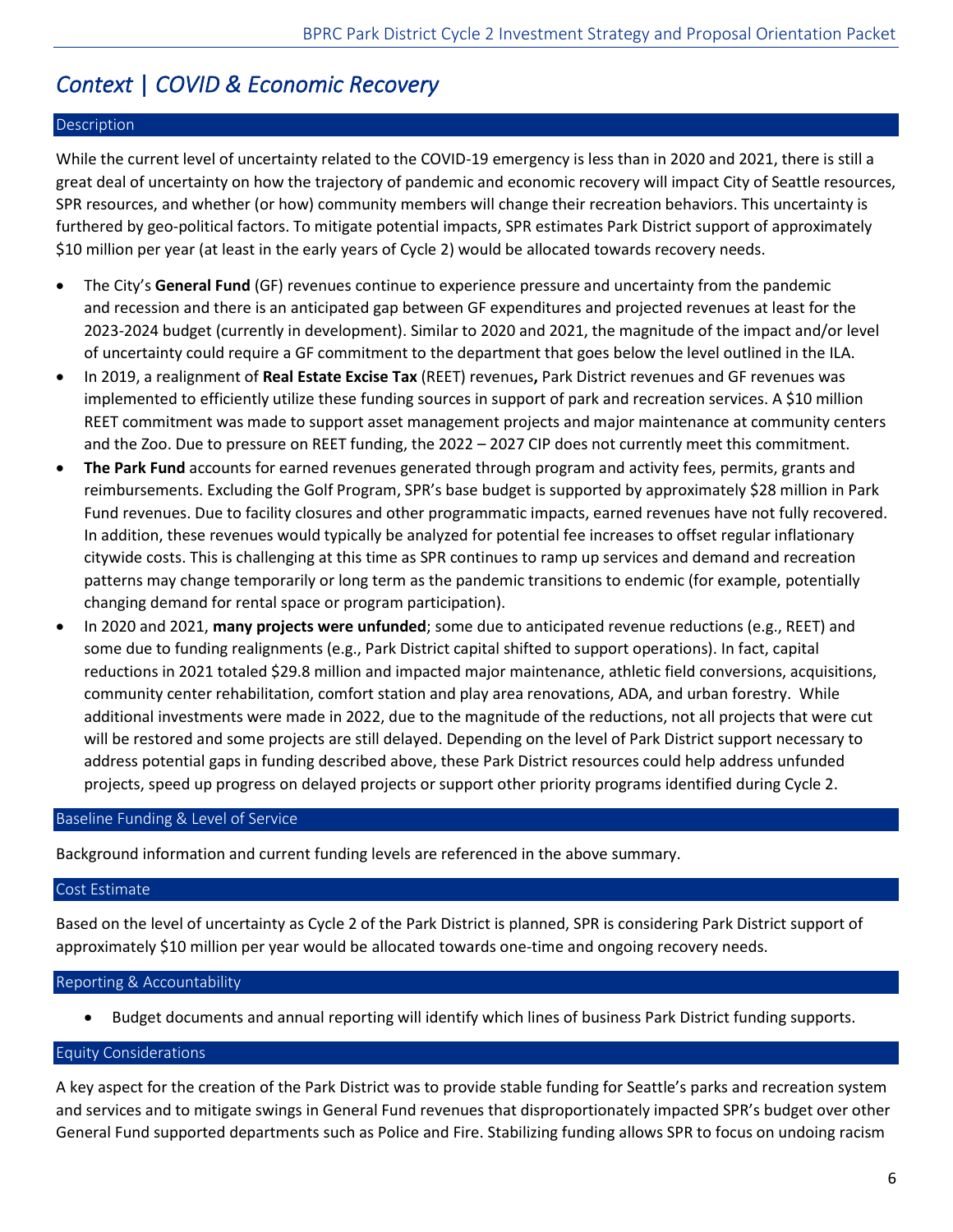and building racial equity, gender equity, and social justice in our programs and services and to actively center equity in our decision-making, investments, and planning.

### Geographic Considerations

Funding would support the SPR system.